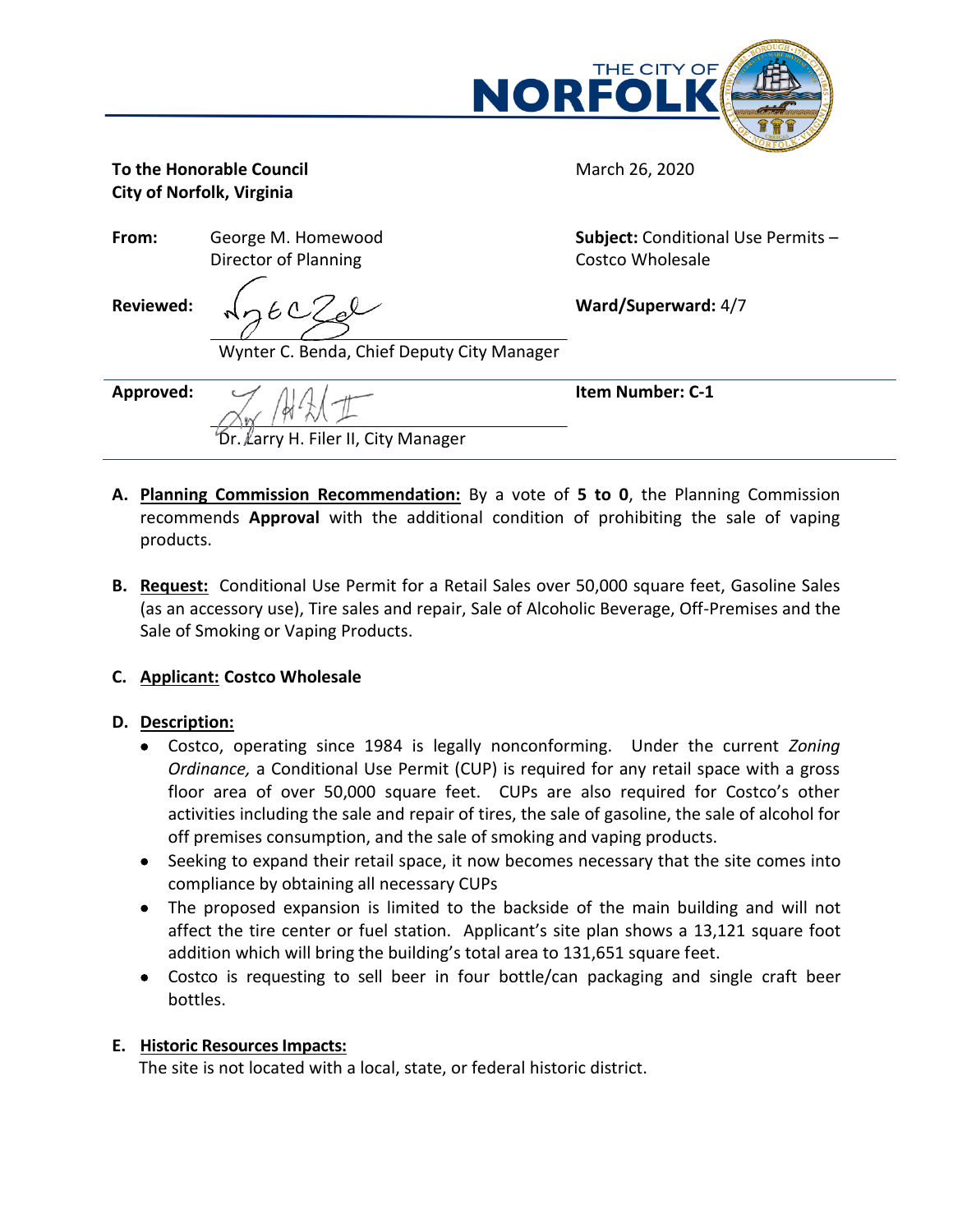# **F. Public Schools Impacts:** N/A

*Staff contact: Joy Kelling at (757) 664-4756[, joy.kirch-kelling@norfolk.gov](mailto:joy.kirch-kelling@norfolk.gov)* 

# Attachments:

- Proponents and Opponents
- Staff Report to CPC dated March 26, 2020 with attachments
- Ordinance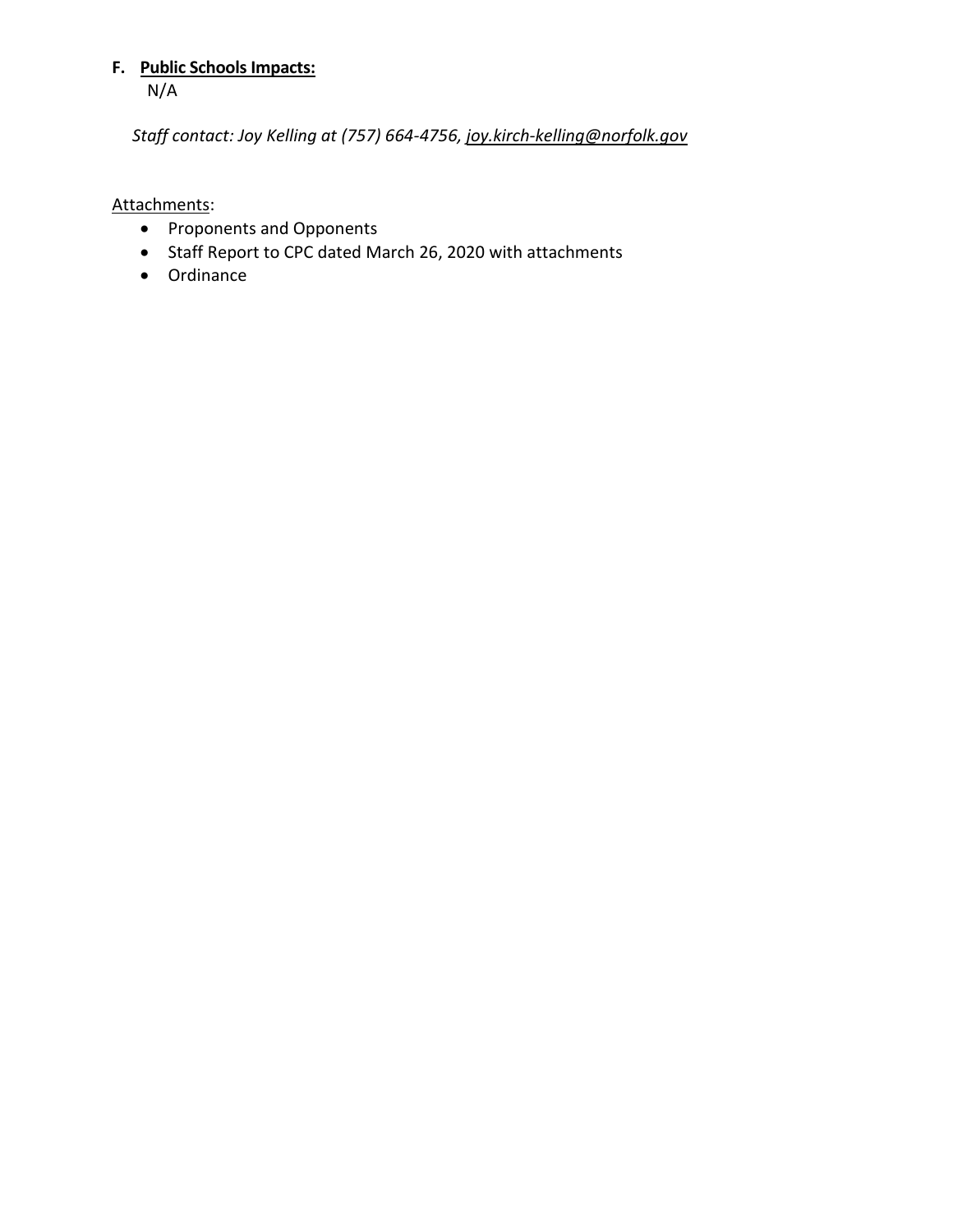# **Proponents and Opponents**

# **Proponents**

Jeremy Yee (authorized agent) Kimley Horn 4525 Main Street, Suite 1000 Virginia Beach, VA 23462

John Paul Andrews Costco 45940 Horseshoe Drive, Suite 150 Sterling, VA 20166

John Alvarado Costco 8444 Westpark Drive, Suite 120 McLean, VA 22102

# **Opponents**

None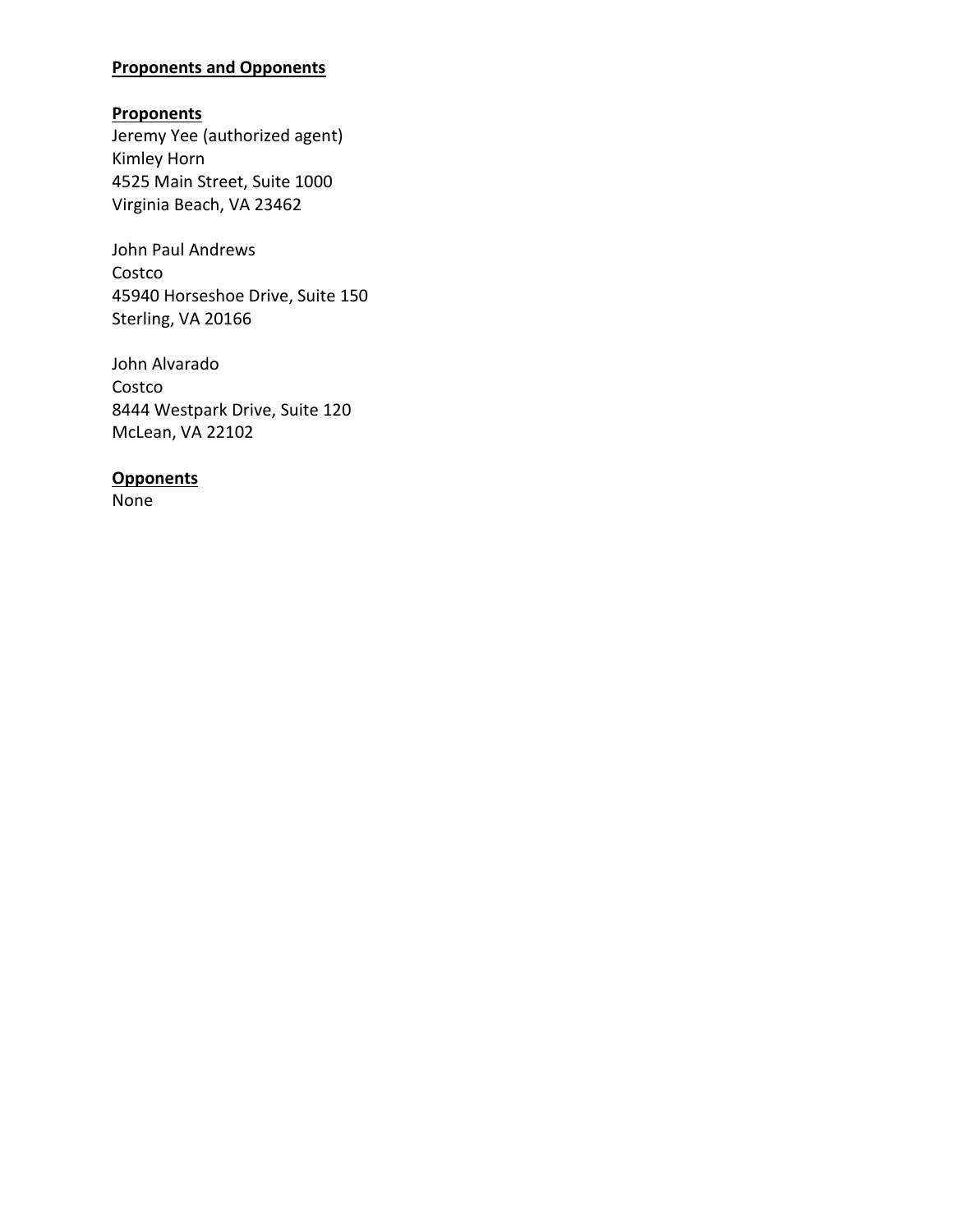

# **City Planning Commission Public Hearing: March 26, 2020**

Executive Secretary: George M. Homewood, FAICP, CFM

 $\frac{1}{\sqrt{\frac{1}{1+\frac{1}{1+\frac{1}{1+\frac{1}{1+\frac{1}{1+\frac{1}{1+\frac{1}{1+\frac{1}{1+\frac{1}{1+\frac{1}{1+\frac{1}{1+\frac{1}{1+\frac{1}{1+\frac{1}{1+\frac{1}{1+\frac{1}{1+\frac{1}{1+\frac{1}{1+\frac{1}{1+\frac{1}{1+\frac{1}{1+\frac{1}{1+\frac{1}{1+\frac{1}{1+\frac{1}{1+\frac{1}{1+\frac{1}{1+\frac{1}{1+\frac{1}{1+\frac{1}{1+\frac{1}{1+\frac{1}{1+\frac{1}{1+\frac{1}{1+\frac{1}{1+\frac{$ 

Staff Planner: Joy Kirch-Kelling

| <b>Staff Report</b>     | Item No. 3                               |                                                       |
|-------------------------|------------------------------------------|-------------------------------------------------------|
| <b>Address</b>          | 850 Glenrock Road                        |                                                       |
| <b>Applicant</b>        | <b>Costco Wholesale Corporation</b>      |                                                       |
| <b>Request</b>          | <b>Conditional Use</b><br><b>Permits</b> | Retail Sales (over 50,000 sq. ft.)                    |
|                         |                                          | Gasoline Sales (as an accessory use)                  |
|                         |                                          | Tire sales and repair                                 |
|                         |                                          | Sale of Alcoholic Beverages Off-Premises              |
|                         |                                          | Sale of Smoking or Vaping Products                    |
| Zoning                  | C-R (Regional Commercial)                |                                                       |
| Neighborhood            | Glenrock Neighborhood                    |                                                       |
| <b>Surrounding Area</b> | <b>North</b>                             | C-R: Military Crossing Mall                           |
|                         | East                                     | C-C: Tidewater Air Filter Fabrication Company and G&W |
|                         |                                          | Awards by Allogram South                              |
|                         | South                                    | C-C: Sentara Health Care                              |
|                         |                                          | SF-6: Single Family Residential                       |
|                         | West                                     | C-R: Military Circle Mall                             |
| <b>Staff</b>            | <b>Approval with conditions</b>          |                                                       |
| Recommendation          |                                          |                                                       |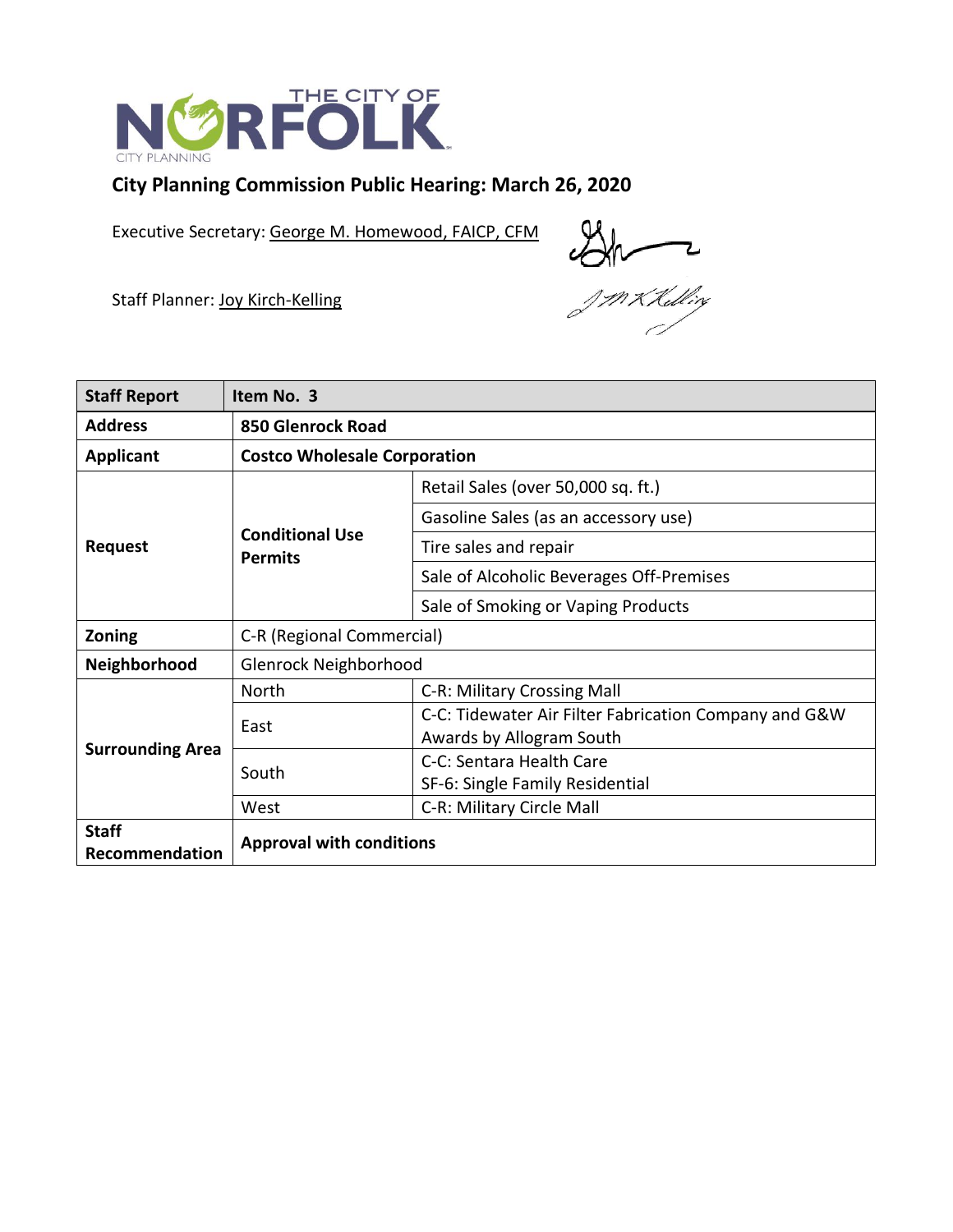

## **A. Executive Summary**

- Costco Wholesale is located at northeast intersection of Glenrock Road and Poplar Hall Drive east of Military Circle Mall.
- Currently a legally nonconforming site, the retailer is requesting a Conditional Use Permit (CUP) in order to bring its principal and accessory uses into compliance.
- Given that Costco is located on a commercial corridor alongside other similar uses and has been operating as a retail space, providing the same goods and services for a number of years, staff recommends **approval** with conditions.

## **B. Plan Consistency**

The proposed use is consistent with the *plaNorfolk2030* Future Land Use Map, which designates this site as Commercial.

## **C. Zoning Analysis**

i. General

- Operating as a large volume retail store since 1984, Costco is legally nonconforming. Under the current *Zoning Ordinance,* a Conditional Use Permit (CUP) is required for any retail space with a gross floor area of over 50,000 square feet. CUPs are also required for Costco's other activities including the sale and repair of tires, the sale of gasoline, the sale of alcohol for off premises consumption, and the sale of smoking and vaping products.
- It now becomes necessary that the site comes into compliance by obtaining all necessary CUPs as Costco is seeking to expand their retail space.
- The proposed expansion is limited to the backside of the main building and will not affect the tire center or fuel station. Applicant's site plan shows a 13,121 square foot addition which will bring the building's total area to 131,651 square feet.
- The applicant is requesting to sell beer in packaging less than the six bottle or can minimum required by the Performance Standard.

## ii. Performance Standards

 **Retail Goods Establishment**- Establishments that sell consumer goods at retail. The use includes antique stores, art galleries, bicycle sales, rental service, or repair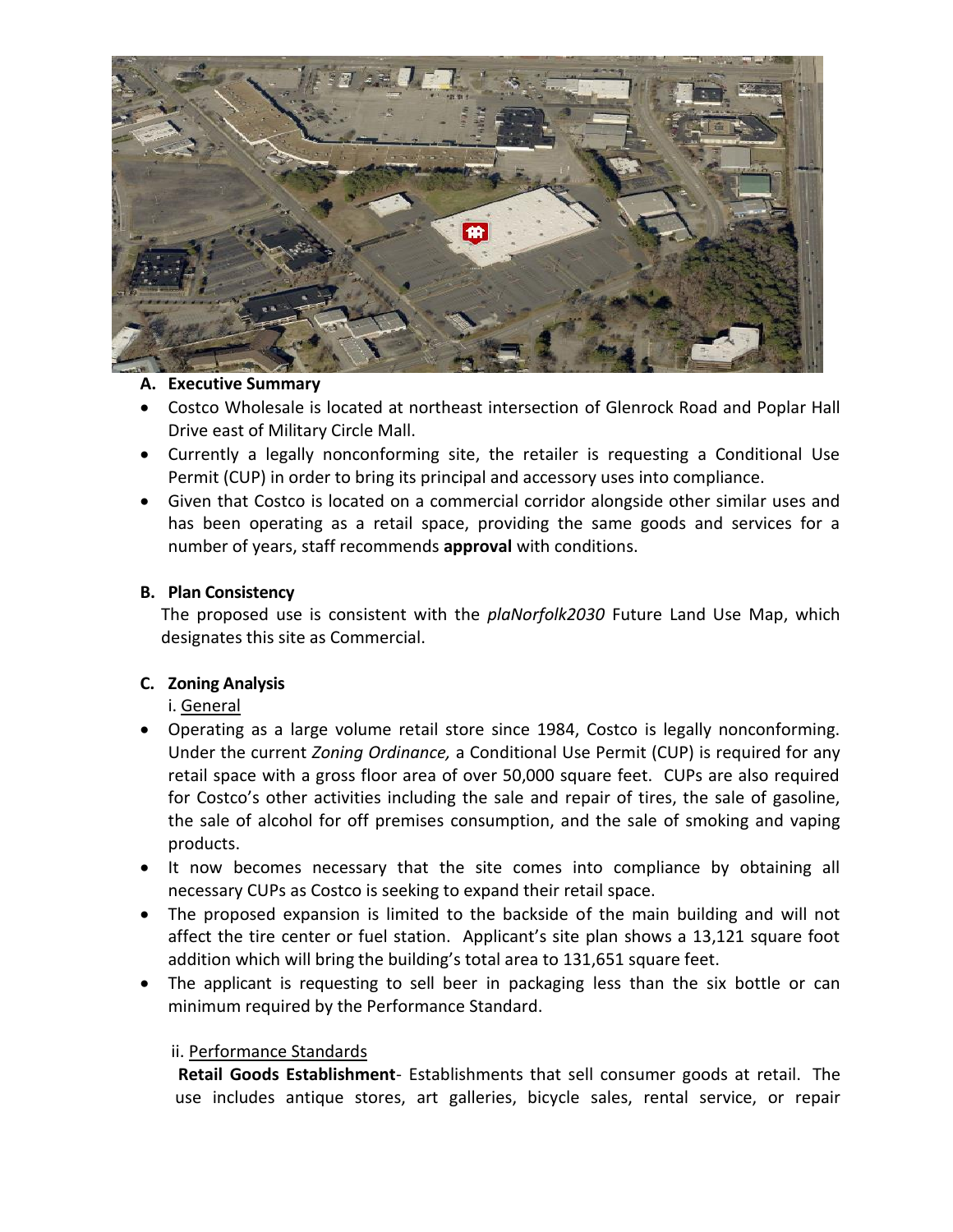establishments, bulk retailing establishments, drug stores or pharmacies, home, building, and garden supply stores, monument or headstone sales establishments, and retail sales establishments. Firearms sales establishments are considered retail goods establishments for the purposes of this Ordinance.

• A Conditional Use Permit is required for any development that has a gross [floor area](https://www.norfolkva.gov/NorfolkZoningOrdinance/Content/Norfolk-ZO/8_3_Definitions_and_Rules_of_Measurement.htm#GROSS_FLOOR_AREA) of 50,000 square feet or more and devotes 60 percent or more of the total floor area to retail sales activities.

**Gas Station** – An establishment where gasoline and other retail accessories may be supplied and dispensed at retail.

- Fuel pumps and islands shall be located a minimum of 25 feet from side and rear property lines, and the public right-of-way.
- Canopies over gas pumps shall have a maximum clearance height of 15 feet above grade except where Commonwealth or federal law requires higher clearance and shall not include canopy or fuel pump signage that is legible from the right-of-way.
- Generators or other resilient power supply systems shall be installed to ensure that consumers are able to acquire fuel for vehicles and powered equipment during periods of prolonged power outages.

**Tire Sales and Repair** - An establishment that sells, installs, and repairs tires and rims but that does not perform any other repair services.

- Tires shall be stored either inside the [principal structure](https://www.norfolkva.gov/NorfolkZoningOrdinance/Content/Norfolk-ZO/8_3_Definitions_and_Rules_of_Measurement.htm#PRINCIPAL_STRUCTURE) or within an [accessory structure.](https://www.norfolkva.gov/NorfolkZoningOrdinance/Content/Norfolk-ZO/8_3_Definitions_and_Rules_of_Measurement.htm#ACCESSORY_STRUCTURE) No tires shall be stored outdoors.
- No more than one accessory structure shall be utilized for tire storage and said accessory structure shall be no larger than 25 percent of the floor area of the principal structure.
- Transportable portable storage units (shipping containers) shall not be utilized for tire storage.

**Sale of Alcoholic Beverages, Off Premises** - An accessory use permitting beer, wine, and/or mixed beverages to be sold for off-premises consumption with an appropriate license from the Virginia ABC Board.

- No alcoholic beverages shall be sold for off-premises consumption without the proper approvals from the ABC Board. The sale of alcoholic beverages shall be limited to the times approved by the ABC Board.
- Unless otherwise approved through the [Conditional Use Permit](https://www.norfolkva.gov/NorfolkZoningOrdinance/Content/Norfolk-ZO/2_4_Application_Specific_Procedures.htm#CUP) process, all beer sold for off-premises consumption shall be in a package containing a minimum of six bottles or cans and all wine shall be sold in containers with a minimum of 375 ml each.

**Sale of Smoking or Vaping Products** - An establishment that sells or offers for sale supplies and equipment related to smoking or vaping, including tobacco, e-cigarette liquid, pipes, cigarettes, cigars, and vaporizers.

- No smoking or vaping shall be permitted on the premises at any time unless the establishment complies with the Virginia Indoor Clean Air Act [\(Virginia](https://www.norfolkva.gov/NorfolkZoningOrdinance/Content/Norfolk-ZO/8_3_Definitions_and_Rules_of_Measurement.htm#CODE_OF_VIRGINIA)  [Code](https://www.norfolkva.gov/NorfolkZoningOrdinance/Content/Norfolk-ZO/8_3_Definitions_and_Rules_of_Measurement.htm#CODE_OF_VIRGINIA) §15.2-2820 et seq.).
- No sales to person under the age of 21 shall be offered or made, except as may be permitted by state law.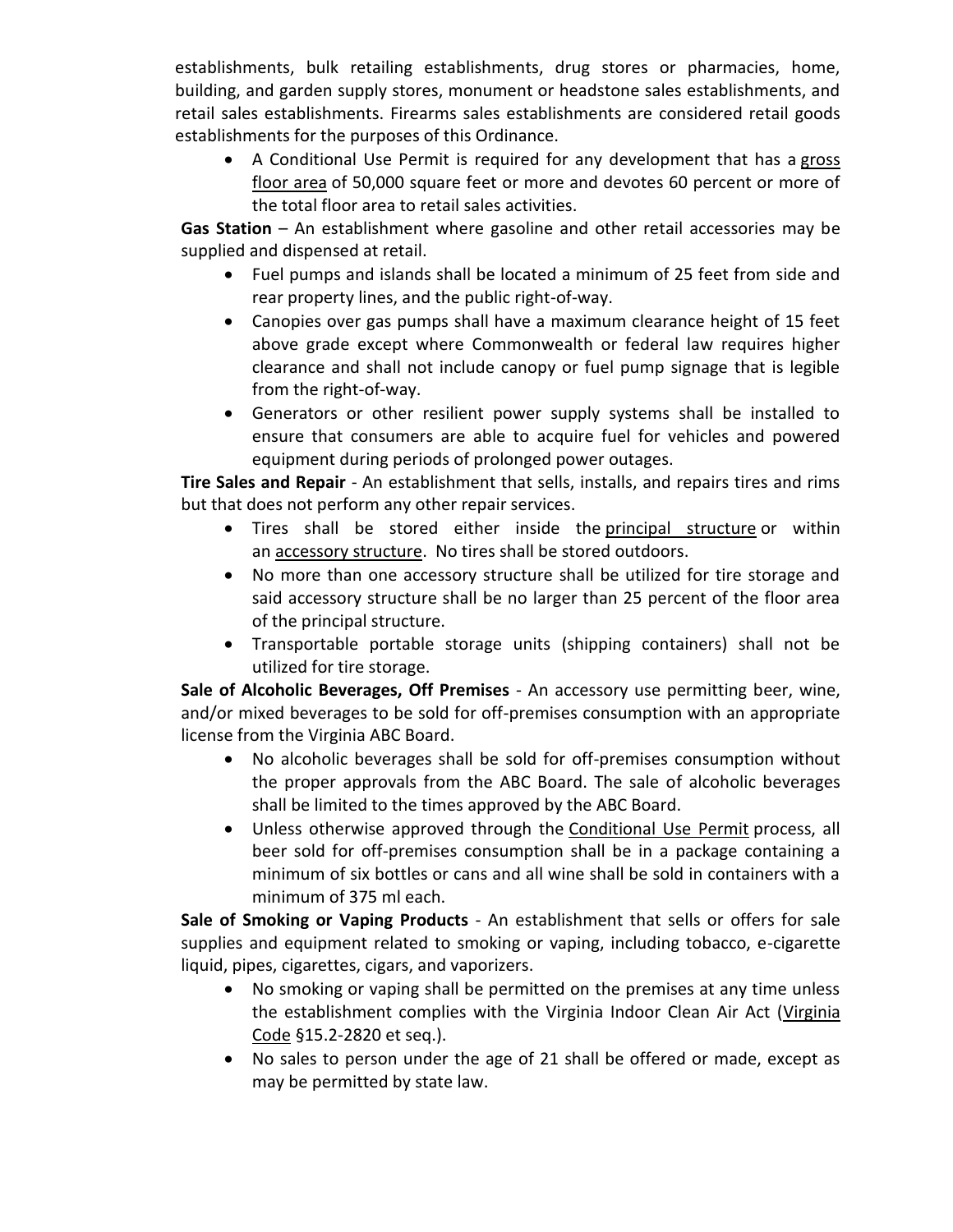• Any [conditional use permit](https://www.norfolkva.gov/NorfolkZoningOrdinance/Content/Norfolk-ZO/2_4_Application_Specific_Procedures.htm#CUP) authorizing this use shall fully consider the proximity of the establishment to [religious institutions,](https://www.norfolkva.gov/NorfolkZoningOrdinance/Content/Norfolk-ZO/4_2_Performance_Standards_for_Principal.htm#4.2.3.E(2)(p)) libraries, other institutional uses, and residential uses, and shall limit hours of operation accordingly.

# iii. Development Standards

# a) Parking

The site is in compliance with current parking requirements.

## iv. Landscaping

The site is in compliance with current site plan requirements.

# v. Resilience Quotient

Expansion will not exceed 50% of the property's value or 50% of the footprint of the building therefore resilience quotient requirements will not apply.

## vi. Flood Zone

Subject property lies within the X (Low to Moderate) flood zone, no mediation action is required.

# **D. Mobility Analysis**

- There is a sidewalk abutting the property along Glenrock Road.
- The site is located near a transit service along Glenrock Road.

## **E. Historic Resources Impacts**

The site is not located within a federal, state, and/or local historic district.

## **F. Public Schools Impacts**

N/A

## **G. Payment of Taxes**

The site is current on all taxes.

## **H. Civic League**

Applicant met with the Glenrock Neighborhood Association on February 6.

## **I. Communication Outreach/Notification**

- Legal notice was posted on the property on February 18.
- Letters were mailed to all property owners within 300 feet of the property on March 11.
- Legal notification was placed in *The Virginian-Pilot* on March 12 and March 19.

## **J. Recommendations**

Staff recommends that the Conditional Use Permit requests be **approved** subject to the conditions listed below:

(a) The operation of the principal use of Retail Goods Establishment must be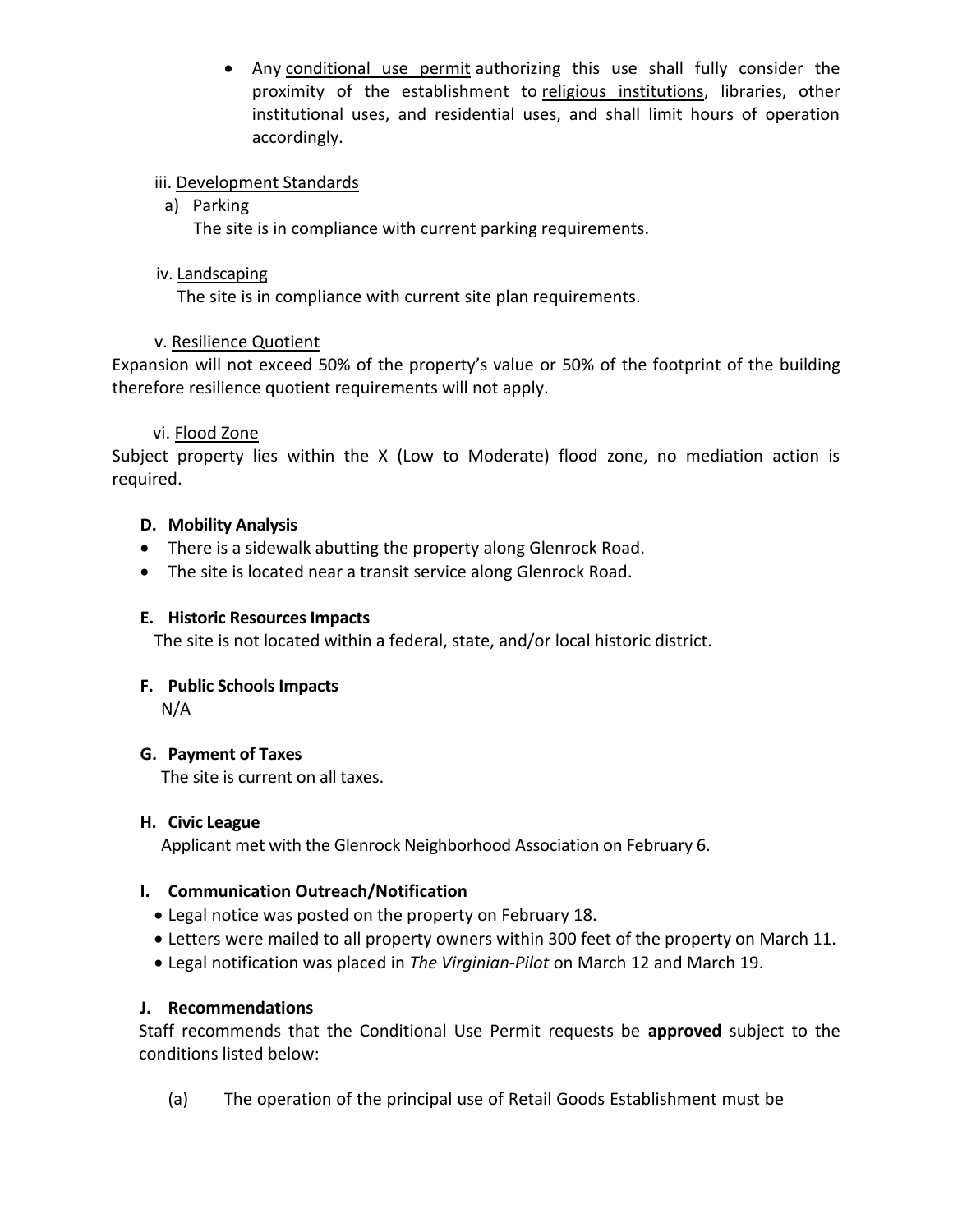conducted in accordance with the applicable performance standards that are set forth in section 4.2 of the Norfolk Zoning Ordinance at the time of adoption of this ordinance.

- (b) The operation of the principal use of Tire Sales and Repair must be conducted in accordance with the applicable performance standards that are set forth in section 4.2 of the Norfolk Zoning Ordinance at the time of adoption of this ordinance.
- (c) The operation of the accessory use of Sale of Smoking or Vaping Products must be conducted in accordance with the applicable performance standards that are set forth in section 4.3 of the Norfolk Zoning Ordinance at the time of adoption of this ordinance.
- (d) The operation of the accessory use of Gas Station must be conducted in accordance with the applicable performance standards that are set forth in section 4.3 of the Norfolk Zoning Ordinance at the time of adoption of this ordinance.
- (e) The operation of the accessory use of Sale of Alcoholic Beverages, Off-Premises must be conducted in accordance with the applicable performance standards that are set forth in section 4.3 of the Norfolk Zoning Ordinance at the time of adoption of this ordinance.
- (f) Each of the conditional use permits granted herein expressly requires that every other permit granted herein remains actively used and valid. The revocation, termination, or expiration of any one of the permits granted herein shall constitute grounds for revocation of every other permit granted herein.
- (g) The sale of alcoholic beverages for off-premises consumption shall not be prior to 06:00 a.m. or past 11:00 p.m. seven days a week.
- (h) No beer shall be sold in any package containing fewer than four (4) bottles or cans, with the exception of those bottled beers which are exclusively produced in bottles greater than 12 ounces but less than 32 ounces in size. No wine shall be sold in containers less than 375 ml each.
- (i) During all hours of operation, the establishment operator shall be responsible for maintaining those portions of public rights-of-way improved by sidewalk and portions of any parking lot adjacent to the premises regulated by the conditional use permit so as to keep such areas free of litter, refuse, and both solid and liquid waste.
- (j) The establishment shall maintain a current, active business license at all times while in operation.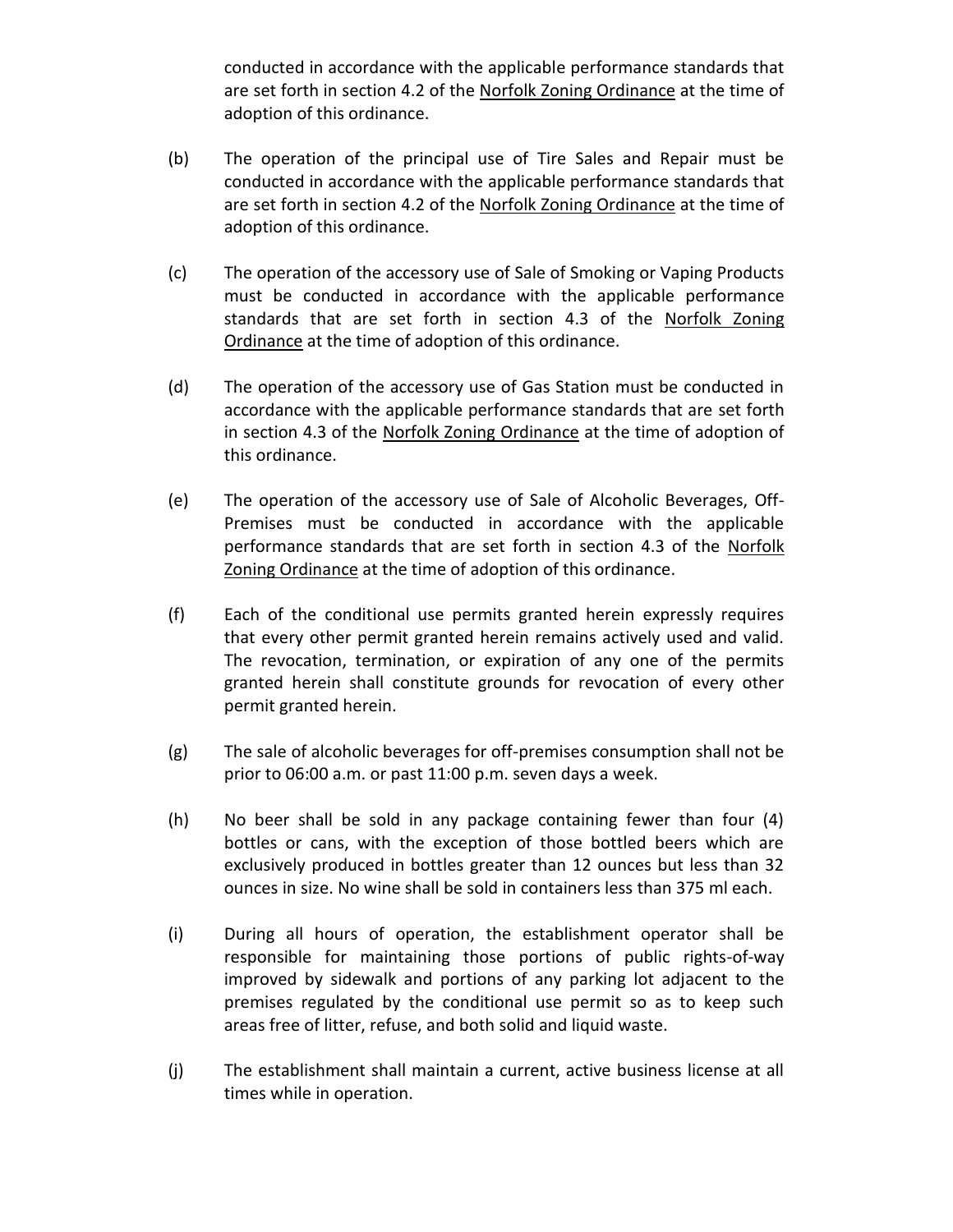- (k) The business authorized by this ordinance shall be conducted in accordance with the Description of Operations set forth in "Exhibit A," attached hereto. The representations made in "Exhibit A" shall be binding upon all owners, operators and managers who operate and/or manage the premises covered by this ordinance. Should any owner, operator or manager desire to operate the business in a manner different than as represented in "Exhibit A," a new conditional use permit must be obtained. Where any limitation or representation contained in "Exhibit A" is inconsistent with any condition of this ordinance, the conditions of this ordinance shall govern.
- (l) The conditional use permit or permits granted herein that relate to retail alcoholic beverage control licensees shall terminate in the event of a change in ownership of the establishment and may be revoked in the event of a change in the operation or management of the establishment as described in the Description of Operations set forth in "Exhibit A," attached hereto, provided that no termination in the event of a change in ownership of the establishment shall be effective until 120 days after the change or until a new conditional use permit is granted showing the new owner, whichever is earlier. Notwithstanding the above, no violation of this condition shall be deemed to have occurred if the only change in management is a result of one or more of the members of the management team identified in the Description of Operations ceasing to work at the establishment.
- (m) The violation of any condition, requirement, or limitation imposed by the Virginia ABC Commission shall be deemed a violation of this ordinance. Any conditional use permit granted by the ordinance may be revoked for any violation of a general or specific condition, including a condition incorporated by reference or arising from conditions, requirements, or limitations imposed on any aspect of the operation of the establishment by the ABC Commission or by Virginia law.
- (n) A copy of this conditional use permit ordinance and Exhibits shall be available on the premises at all times for inspection, and a notice indicating that this conditional use permit ordinance and all amendments are kept on the premises and are available for review by any member of the general public shall be posted in a visible location. The notice shall also contain information on where and how to report violations of conditions and shall include the address of the zoning administrator.

## **Supporting Material:**

- Conditional Use Permit Review Standards (PDF)
- Overview Map(PDF)
- Location Map (PDF)
- Zoning Map (PDF)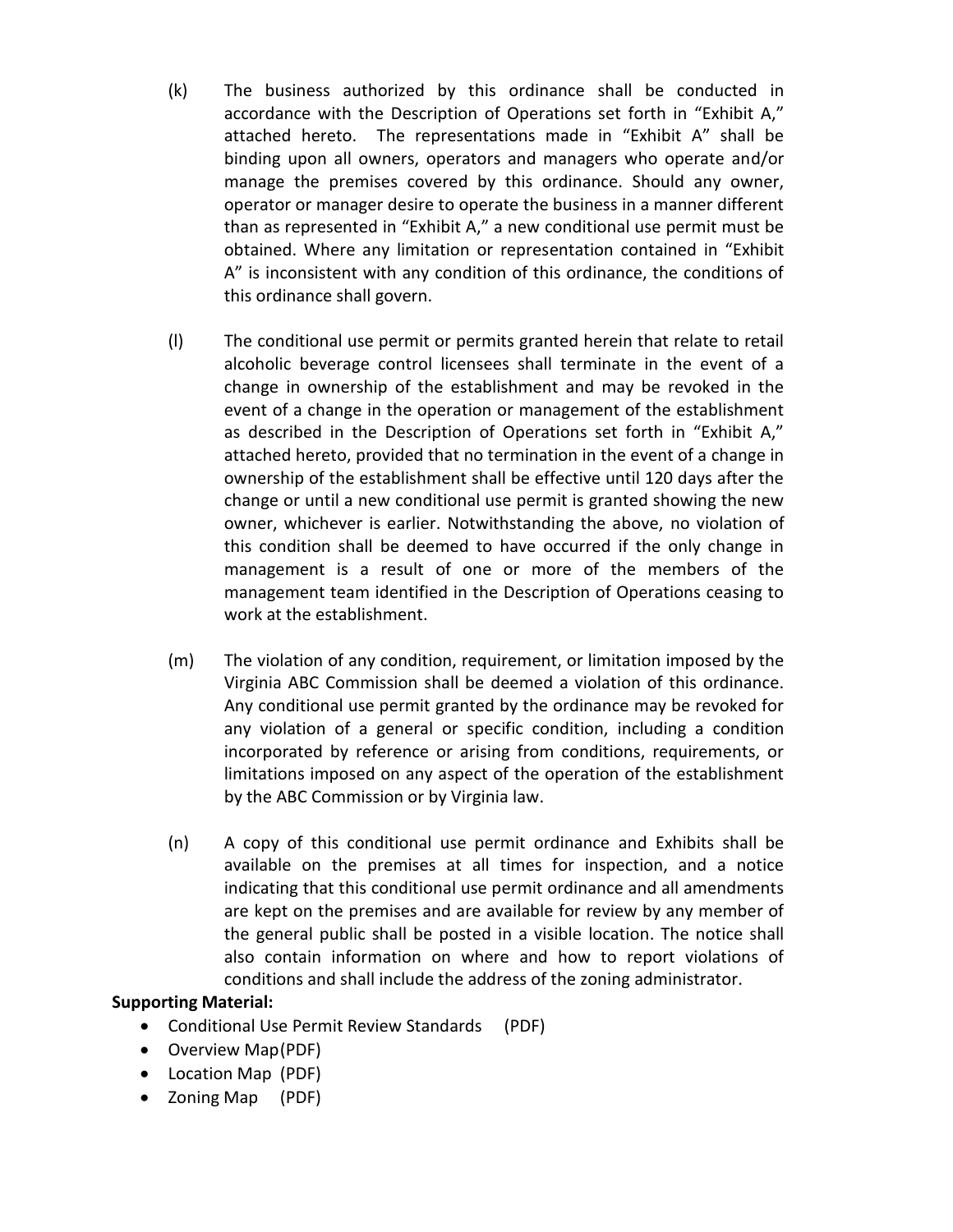- Application (PDF)
- PropertyOwners\_300ft (PDF)
- Email to Glenrock Civic League (PDF)
- Ordinance Exhibit A ABC description of operations(PDF)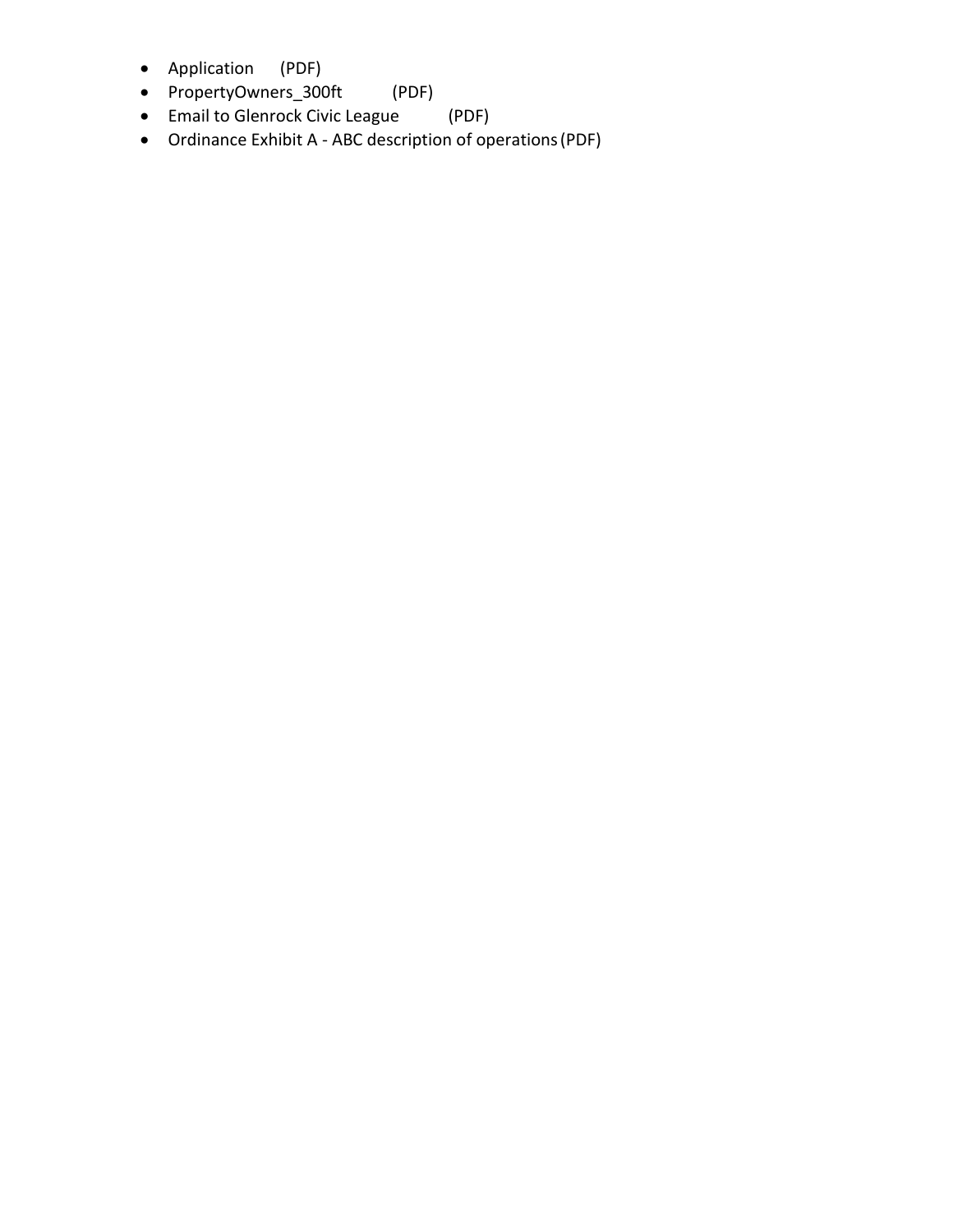Form and Correctness Approved:  $\mathcal{RAD}$  Contents Approved:

By: By:

Office of the City Attorney **DEPT.** Planning

NORFOLK, VIRGINIA

# Ordinance No.

AN ORDINANCE GRANTING CONDITIONAL USE PERMITS TO AUTHORIZE A RETAIL GOODS ESTABLISHMENT WITH 50,000 OR MORE SQUARE FEET, THE OPERATION A GASOLINE SALES FACILITY, THE OPERATION OF A TIRE SALES AND REPAIR FACILITY, THE SALE OF ALCOHOLIC BEVERAGES FOR OFF-PREMISES CONSUMPTION, AND THE SALE OF SMOKING OR VAPING PRODUCTS ON PROPERTIES LOCATED AT 850 GLENROCK ROAD.

- - -

BE IT ORDAINED by the Council of the City of Norfolk:

Section 1:- That conditional use permits are hereby granted to Costco Wholesale Corporation authorizing the operation of the following principal uses and accessory uses:

- (a) Retail Goods establishment with 50,000 or more square feet (principal use)
- (b) Tire Sales and Repair (principal use)
- (c) Gasoline Sales (accessory use)
- (d) Sale of Alcoholic Beverages, off-premises (accessory use)
- (e) Sale of Smoking or Vaping Products (accessory use)

Section 2:- That the full extent of the property or properties where the permit or permits described above are hereby made effective, upon the date set forth below, is described as follows:

Properties front 1131 feet, more or less, along the eastern line of Glenrock Road and 715 feet, more or less, along the northern line of Poplar Hall Drive; premises numbered 850 Glenrock Road.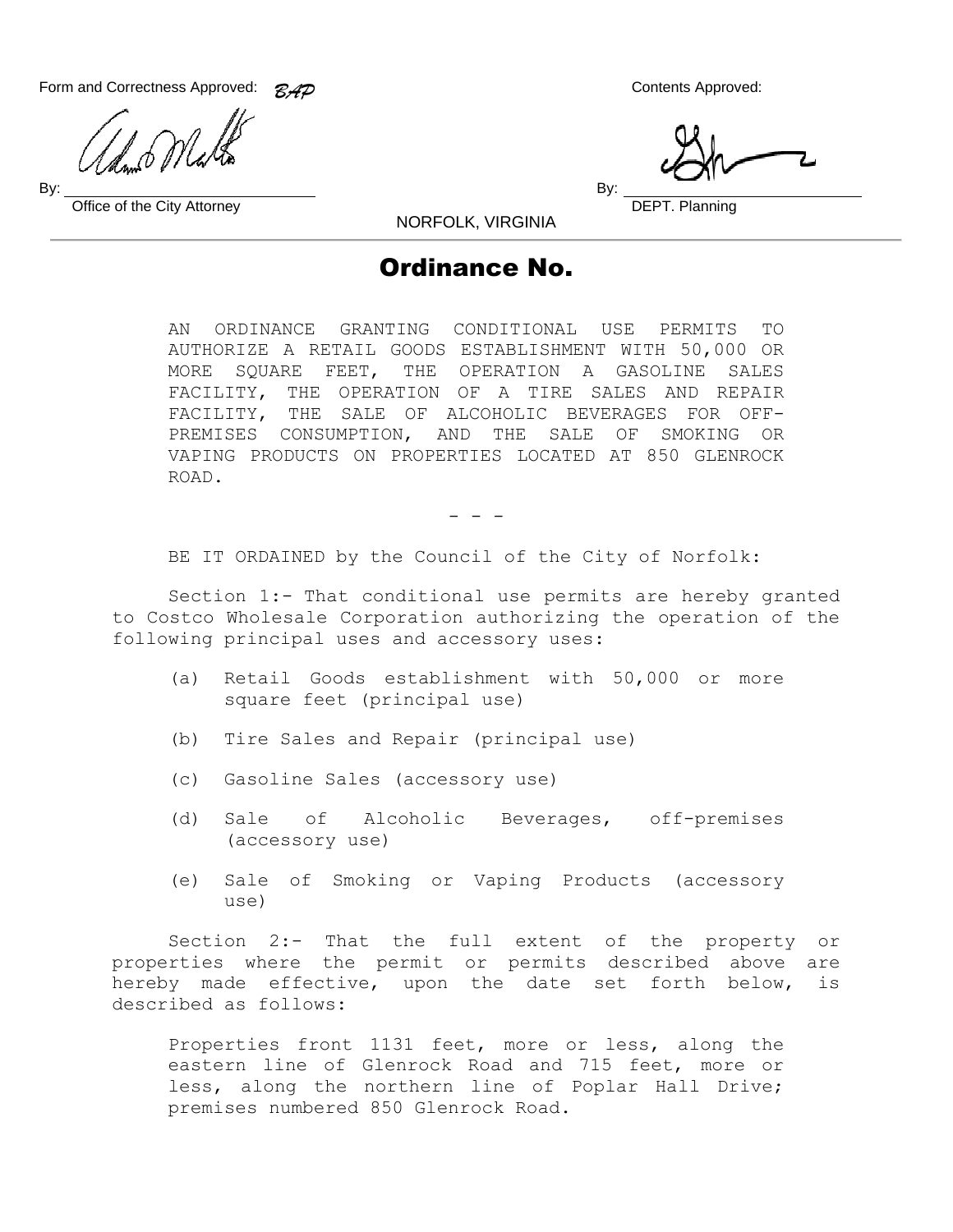Section 3:- That the conditional use permits granted herein shall be subject to all of the general conditions set forth in section 2.4.8.D of the Norfolk Zoning Ordinance and all of the following additional conditions, requirements, and limitations:

- (a) The operation of the principal uses must be conducted in accordance with the applicable performance standards that are set forth in section 4.2 of the Norfolk Zoning Ordinance.
- (b) The operation of the accessory uses must be conducted in accordance with the applicable performance standards that are set forth in section 4.3 of the Norfolk Zoning Ordinance.
- (c) Each of the conditional use permits granted herein expressly requires that every other permit granted herein remains actively used and valid. The revocation, termination, or expiration of any one of the permits granted herein shall constitute grounds for revocation of every other permit granted herein.
- (d) The hours of operation for the establishment and for the sale of alcoholic beverage for offpremises consumption shall be limited to 6:00 a.m. until 11:00 p.m., seven days a week.
- (e) All beer sold for off-premises consumption shall be in a package containing a minimum of four (4) bottles or cans, with the exception of those bottled beers which are exclusively produced in bottles greater than 12 ounces but less than 32 ounces in size. No wine shall be sold in containers less than 375 ml each.
- (f) The establishment shall maintain a current, active business license at all times while in operation.
- (g) No products related to vaping shall be offered for sale or sold at the establishment.
- (h) During all hours of operation, the establishment operator shall be responsible for maintaining those portions of public rights-of-way improved by sidewalk and portions of any parking lot adjacent to the premises regulated by the conditional use permit so as to keep such areas free of litter, refuse, and both solid and liquid waste.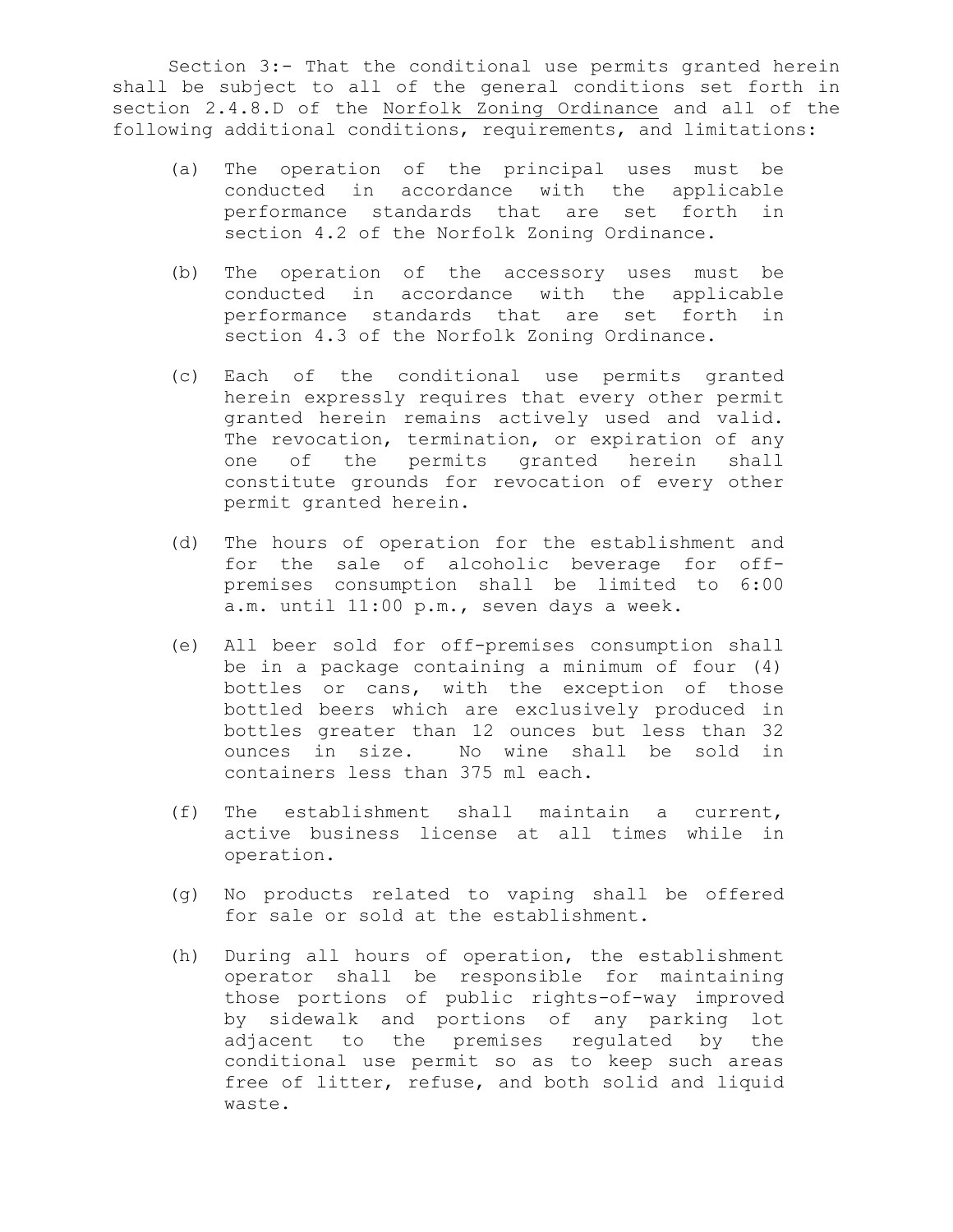- (i) The business authorized by this ordinance shall be conducted in accordance with the Description of Operations set forth in "Exhibit A," attached hereto. The representations made in "Exhibit A" shall be binding upon all owners, operators and managers who operate and/or manage the premises covered by this ordinance. Should any owner, operator or manager desire to operate the business in a manner different than as represented in "Exhibit A," a new conditional use permit must be obtained. Where any limitation or representation contained in "Exhibit A" is inconsistent with any condition of this ordinance, the conditions of this ordinance shall govern.
- (j) The conditional use permit or permits granted herein that relate to retail alcoholic beverage control licensees shall terminate in the event of a change in ownership of the establishment and may be revoked in the event of a change in the operation or management of the establishment as described in the Description of Operations set forth in "Exhibit A," attached hereto, provided that no termination in the event of a change in ownership of the establishment shall be effective until 120 days after the change or until a new conditional use permit is granted showing the new owner, whichever is earlier. Notwithstanding the above, no violation of this condition shall be deemed to have occurred if the only change in management is a result of one or more of the members of the management team identified in the Description of Operations ceasing to work at the establishment.
- (k) The violation of any condition, requirement, or limitation imposed by the Virginia ABC Commission shall be deemed a violation of this ordinance. Any conditional use permit granted by the ordinance may be revoked for any violation of a general or specific condition, including a condition incorporated by reference or arising from conditions, requirements, or limitations imposed on any aspect of the operation of the establishment by the ABC Commission or by Virginia law.
- (l) All tire repair work shall take place inside a building.